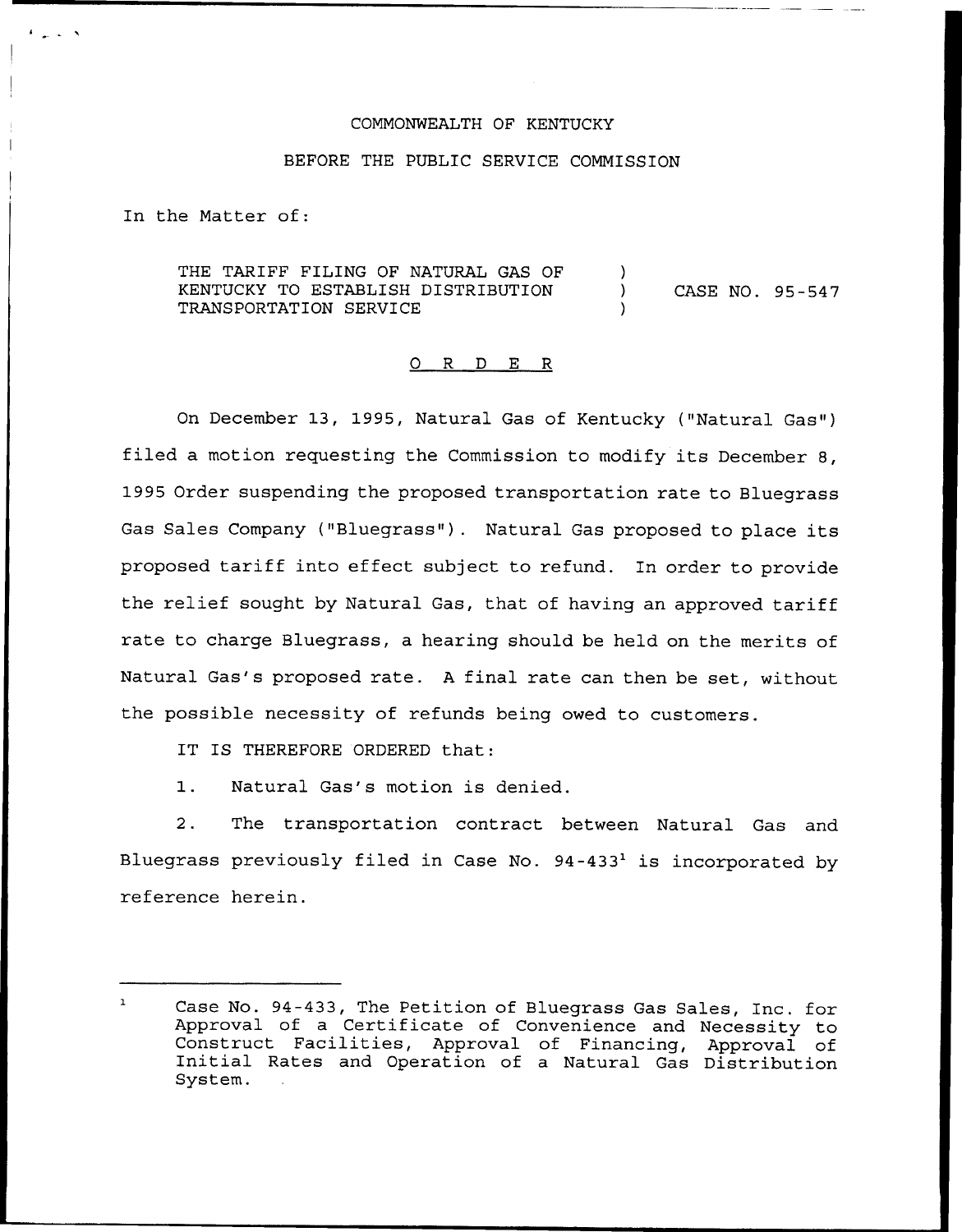3. Natural Gas shall appear at a hearing scheduled February 20, 1996 at 10:00 a.m., Eastern Standard Time, in Hearing Room <sup>2</sup> of the Commission's offices at 730 Schenkel Lane, Frankfort, Kentucky, to support its proposed transportation charge.

4. Natural Gas shall prefile <sup>a</sup> summary of its expected witness's testimony no later than February 12, 1996.

5. Natural Gas shall file <sup>10</sup> copies of its responses to the following requests no later than February 6, 1996.

a. Provide a balance sheet and income statement for Natural Gas prepared in accordance with the Uniform System of Accounts ("UsoA") for Natural Gas Utilities for the most recent 12 month period available.

b. Provide a 12-month forecasted income statement for Natural Gas reflecting the company's revenues and expenses solely as a transportation utility with no distribution utility revenues and expenses.

c. Provide the names of the individuals who prepared the table attached to the proposed tariff.

d. Provide the total transportation revenues received from and total volumes transported on behalf of the two existing commercial transportation customers for the period October 1994 to October 1995. (Refer to Footnote 1 of the table attached to the proposed tariff.)

e. Refer to Footnote <sup>2</sup> of the Table attached to the proposed tariff. Is Natural Gas providing transportation service

 $-2-$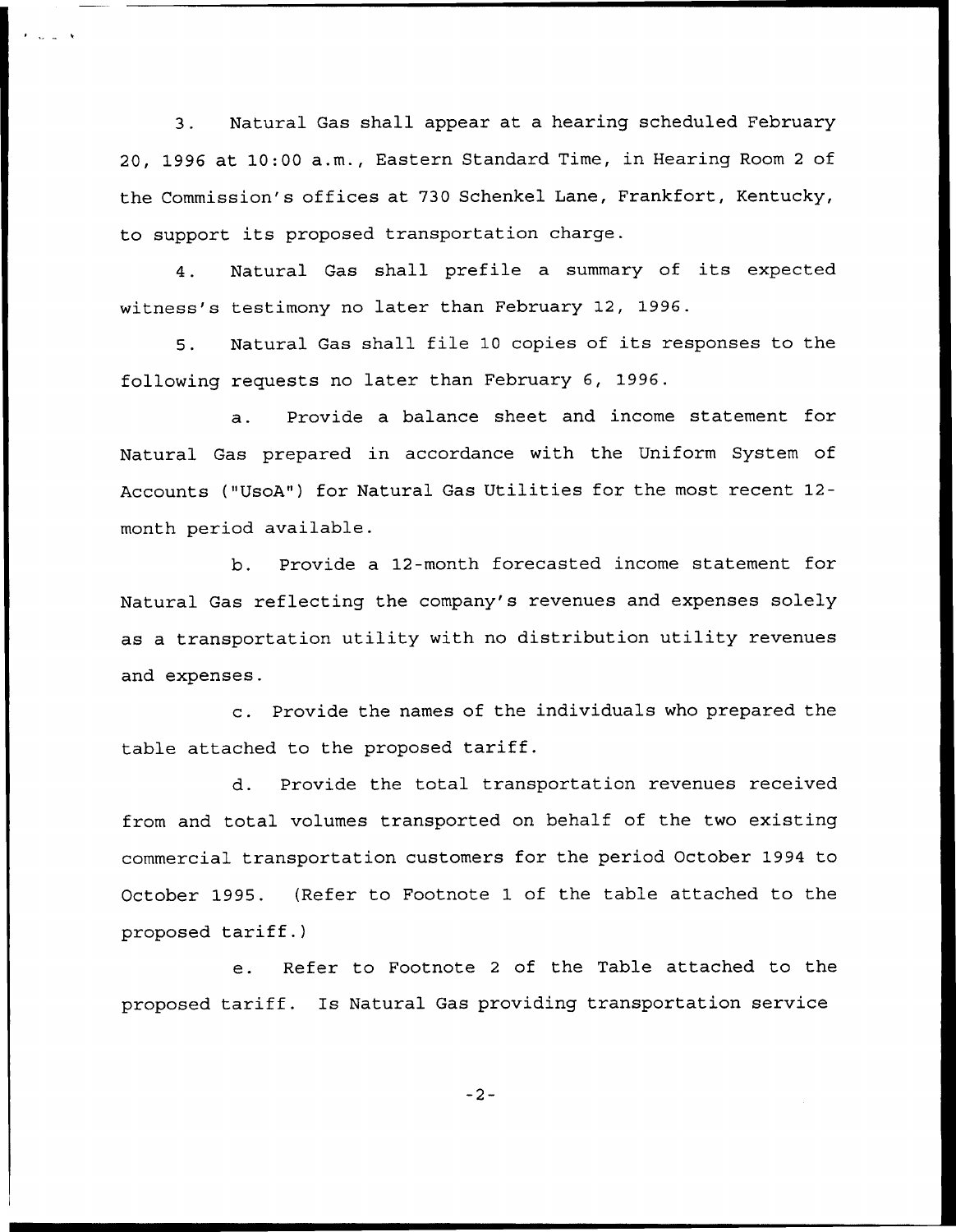to Bluegrass or is it providing transportation service to <sup>250</sup> residential customers? Explain.

f. Refer to the Table attached to the proposed tariff. Explain why each expense in the "Additional Expense" column was estimated on the basis of additional volumes Natural Gas expects to transport. Include with your response all workpapers, quotes, or other supporting documentation.

g. What line loss expense and imbalance penalties does Natural Gas expect to incur on on behalf of Bluegrass'

h. Why is Natural Gas including line loss expense and imbalance penalties in its transportation rate instead of passing the actual cost of penalties to Bluegrass as they are incurred (assuming these are pipeline-related penalties)?

i. Will Natural Gas be performing gas supply functions such as scheduling and balancing for Bluegrass?

j. Do the 61,125 commercial transportation volumes include volumes attributable to the <sup>5</sup> commercial customers of Bluegrass?

Calculate Natural Gas's rate base and capital  $k$ . structure for the 12-month period which matches the financial statements prepared in response to Item (a).

l. Project the rate of return on rate base and on capital, for the period used in response to Item (k) above, which would be generated by the proposed transportation rates. Include all supporting documentation for the projected income, rate base,

 $-3-$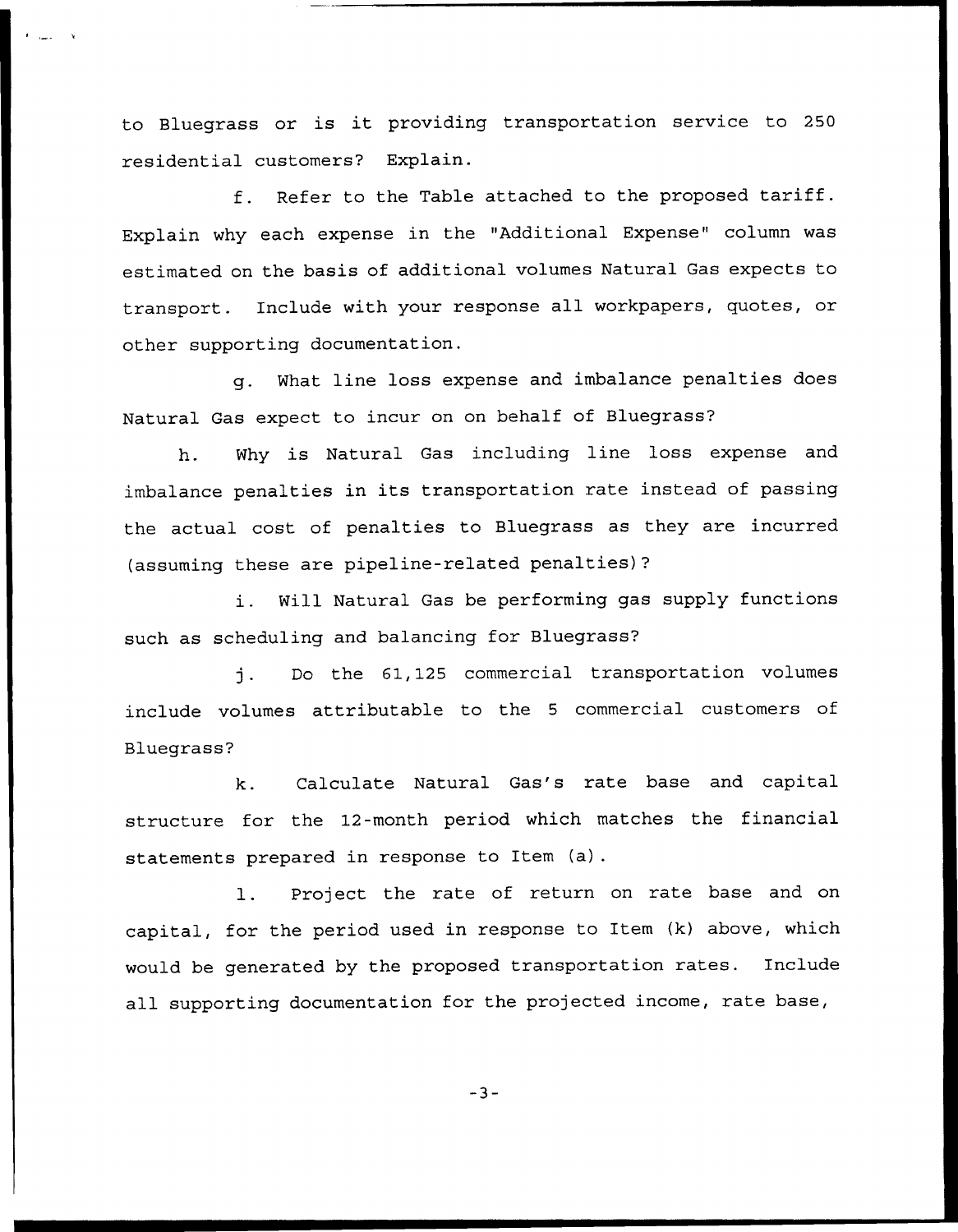and return, and explain why the projected rate of return is reasonable.

m. Provide a depreciation schedule for Natural Gas's transportation assets. Include with your response the original cost, date of purchase, depreciation life used, annual depreciation, and accumulated depreciation.

n. How are the actual costs listed on the table attached to the proposed tariff currently being recovered'?

o. Describe the nature of the relationship between Natural Gas and Bluegrass, specifically identifying the nature and extent of any common ownership.

p. Provide copies of all procedures Natural Gas has established to ensure that its records and operations are separate and distinct from that of any company with which Natural Gas shares staff or assets.

q. Provide copies of all procedures Natural Gas has established to ensure fair pricing of services between itself and any company with which Natural Gas shares staff or assets.

r. What is the status of construction for the proposed extension about which Natural Gas contacted Commission Staff on July 18, 1995?

(1) Has service been initiated to the two customers?

(2) If yes, at what rate? If no, when will this service commence and at what rate? Provide copies of any applicable contracts.

 $-4-$